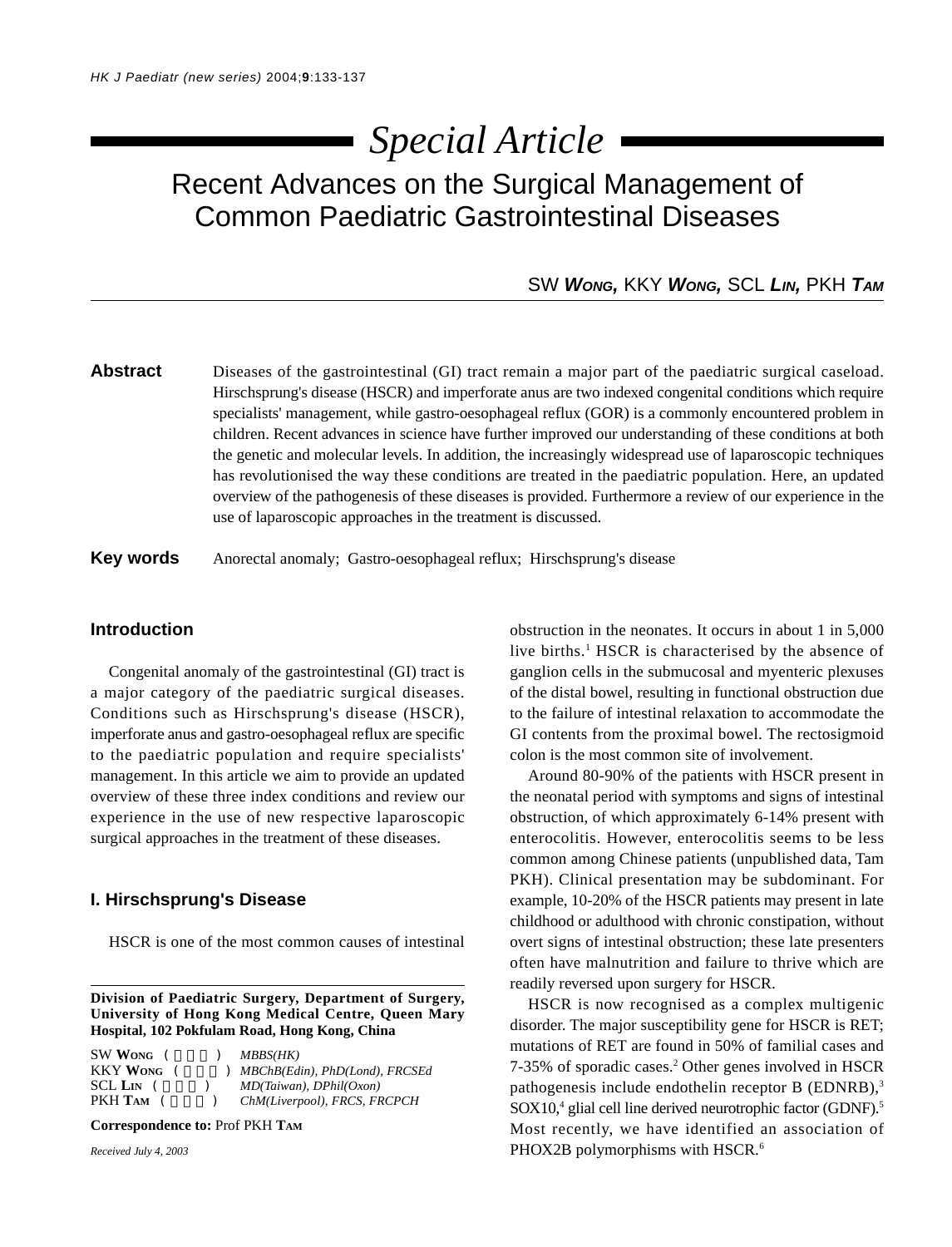Investigations for diagnosis of HSCR include imaging studies of the lower GI tract and pathologic examination. Studies of barium enema usually, though not always, reveal a transitional zone, i.e., the junction between the proximal dilated and distal collapsed colon. However, the 'gold standard' for diagnosis is rectal biopsy that shows the absence of ganglion cells in the submucosa layer and thickened nerve fibers in either mucosa or submucosa. Anorectal manometry may provide additional information: in the presence of normally functioning ganglion cells, dilatation at the rectum induces relaxation of the internal sphincter, manifested as a drop of the internal sphincteric pressure the rectal inhibitory reflex. Therefore, an increase of the sphincteric pressure in response to rectal dilatation induced by intrarectal balloon inflation strongly indicates absence of intact innervation at the rectoanal region.

Conventional treatment for HSCR is to create initially a diverting colostomy (or ileostomy in the case of total colonic aganglionosis) proximal to the transitional zone to decompress the obstructed intestine and restore enteral feeding. At a later stage, the GI continuity can be reconstructed by a pull-through operation (e.g., Duhamel, Swenson or Soave procedures) to excise the aganglionic segment and bring the ganglionic segment down to the anus. The colostomy can be closed afterwards.

#### *HKU Experience*

Laparoscopic Duhamel pull-through procedure has been performed in our centre recently. Between December 1997 and June 2002, 16 children with Hirschsprung's disease, including 10 boys and 6 girls, were treated laparoscopically.<sup>7</sup> The ages at operation ranged from 2 months to 5 years (median 6 months). One patient was converted to the open method due to severe intra-abdominal adhesions. The ages at operation ranged from 2 months to 5 years (median 6 months). One patient was converted to the open method due to severe intra-abdominal adhesions. A de-functioning stoma had been previously performed on 14 of them. In the early post-operative period, 3 patients had complications related to the procedure, including pelvic abscess, enterocolitis and severe diarrhoea. Compared to previous open procedures, a reduction of postoperative analgesia was noted. The mean follow up time was 30 months (4 to 44 months). All but two (86%) patients had daily spontaneous defecation with an acceptable frequency of bowel openings  $(1-4x/day)$ .

Our preliminary experience revealed that laparoscopyassisted Duhamel procedure is a safe and effective treatment option for children suffering from Hirschsprung's disease.

A randomised controlled trial is planned to evaluate its role in replacing the conventional methods.

### **II. Imperforate Anus**

Imperforate anus or congenital anorectal malformation occurs in 1:5000 children,<sup>8</sup> an incidence similar to that of HD. The relationship between the level of the atretic rectum and the pubococcygeus muscle categorises patients into the "high", "intermediate" and "low" types. Imperforate anus is usually presented in the newborn period during routine physical examination. Subtle malformations such as an ectopic anus and anal stenosis may present later in life. Associated fistula connecting the rectum and genitourinary tract may present with passage of stool at the urethral or vaginal opening (commonly recto-urethral fistula in males and rectovaginal fistula in female). Imperforate anus may occur independently, but not infrequently is it associated with anomalies of the other organs, such as vertebrae, heart, kidney, trachea, and bones etc. (VACTERL syndrome).

Invertogram (plain X-ray with the baby prone and its pelvis raised) usually gives the distance between the most distal rectal gas bubble and the perineum. CT scan<sup>9</sup> and MRI<sup>10</sup> provide clear information on the relationship between the atretic part and the intrapelvis sphincteric muscles, such as levator ani and puborectalis, and sometimes the fistula tract may also be delineated.

An ectopic anus usually is not associated with a rectal fistula, so treatment with a simple Y-V anoplasty and anal dilatation may be adequate. However, a colostomy is required for all patients of imperforate anus without an anal opening, followed by anorectal reconstruction at a later stage. Methods for the repair of high- and intermediatetype imperforate anus have evolved from abdominoperineal pull-through and sacroperineal pull-through or their combination, $11-13$  posterior sagittal anorectoplasty  $(PSARP),<sup>14</sup>$  to the recently reported laparoscopy-assisted pull-through anorectoplasty (LAR).<sup>15</sup> All these procedures aim at establishing a normal anatomical outlook and socially acceptable continence. To achieve this, precise placement of the pull-through recto-colonic segment within the center of the sphincteric complex and minimal damage of the intrapelvic muscle floor and its innervation are prerequisites.

Compared with abdomino-perineal and sacro-perineal approaches, PSARP is thought to be able to provide better continence as the reconstruction of pelvic muscles and external sphincter complex are performed under direct vision. However, long-term continence after PSARP is less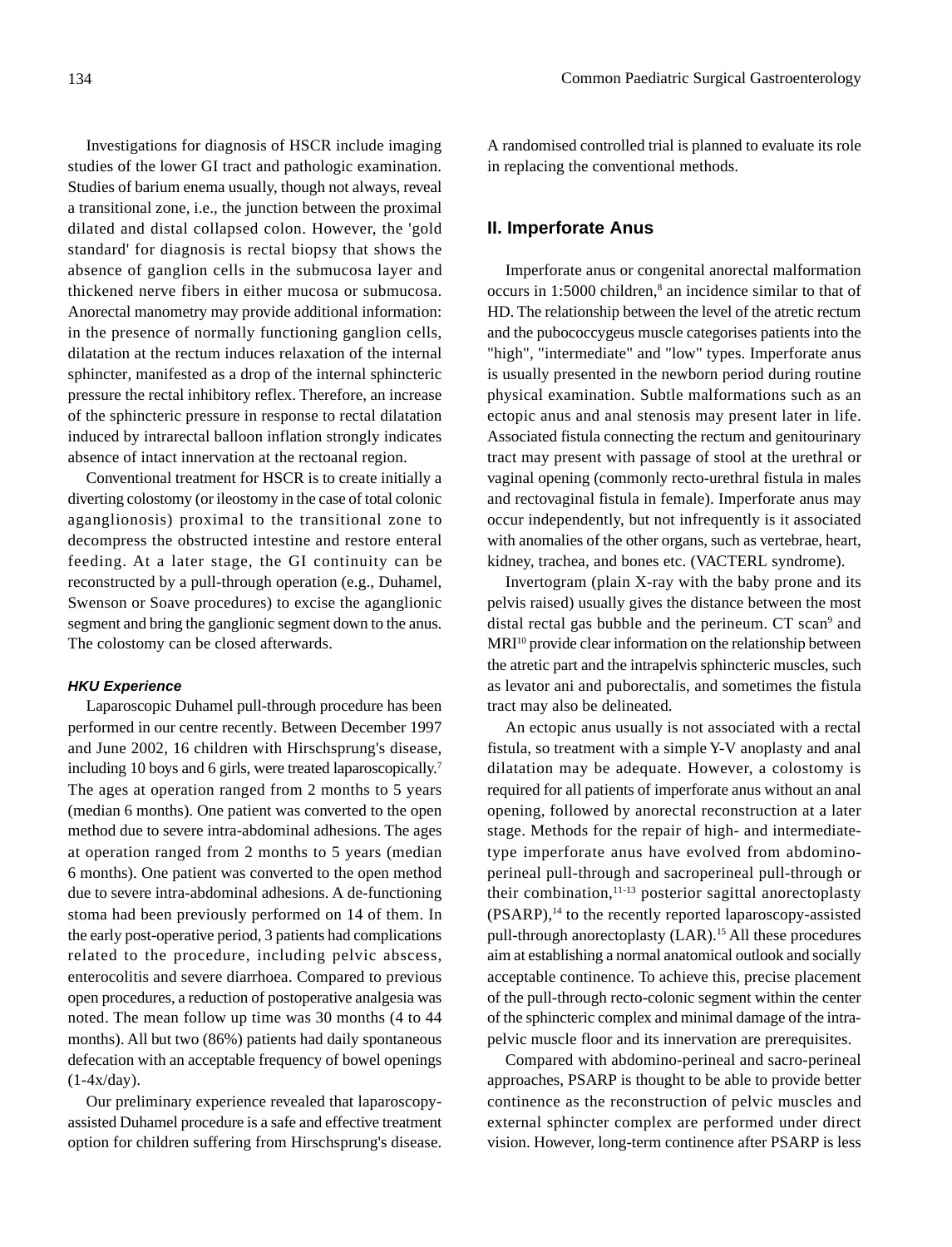than ideal.<sup>16,17</sup> For example, only about 25% of boys with a rectoprostatic fistula have normal continence and significant soiling occurred in more than half of this patient population. Recently, laparoscopy-assisted LAR has been designed and appears to provide surgical advantages of excellent visualisation of the rectal fistula and accurate placement of the pull-through segment at the center of levator sling without the need to divide the muscles controlling continence, which is inevitable in PSARP.

#### *HKU Experience*

We have performed laparoscopy-assisted anorectoplasty on nine patients (6 males and 3 females) from July 2000 to March 2001 one to six months after creation of diverting colostomy. The procedures were as described by Georgeson et al<sup>15</sup> with minor modifications. Briefly, after induction of anaesthesia, pneumoperitoneum was created to a pressure of 8 to 10 cmH<sub>2</sub>O using a 5-mm trocar (Endopath, Johnson & Johnson, USA) inserted through a semilunar skin incision along the inferior margin of the umbilicus. A laparoscope was introduced through the umbilical trocar, and two to three additional 5-mm trocars were inserted for use as working ports, one at the left lower quadrant and one or two at the right lower quadrant. Laparoscopic dissection was begun at the peritoneal reflection by hook cautery and a harmonic scapel (Ethicon, Endosurgery, Cincinnati, OH, USA) and the rectal wall was dissected circumferentially. The rectourethral or rectovaginal fistula was clip-ligated at its insertion at the posterior urethra or vagina, and was divided sharply. The levator ani sling was then readily identified in the center of the pelvic cavity under laparoscopic visualisation. The center of external sphincter complex was determined by electrostimulation with a Pena muscle stimulator in the perineum, and a cruciate skin incision was made. A Veress needle was advanced through the center of the external sphincter complex under the combined guidance of perineal electrostimulation and telescopic light shining downward from inside until the tip of the needle emerges into the pelvic center. A selfexpanding 10-mm port (Steptrocar, Ethicon, USA) was introduced through this tract. The colon was pulled down through this tunnel and an anoplasty was fashioned accordingly.

Our preliminary results show that in the early postoperative stage, patients repaired with LAR had more favourable findings in anorectal manometry than patients repaired with PSARP.18 Long-term follow-up studies to confirm a superior defecation continence achieved with LAR is being conducted.

#### **III. Gastro-oesophageal Reflux (GOR)**

GOR results from inadequate sphincteric function at the gastro-oesophagus junction to prevent reflux of gastric contents into oesophagus. Most paediatric patients with GOR have other underlying abnormalities. Around 75% of our patients receiving anti-reflux surgery had associated medical problems, among which cerebral palsy was the most common. Symptoms presented in older children are the same as adults with heartburn, epigastric pain, waterbrash or acid brash. By contrast, infants usually present with persistent vomiting or regurgitation, recurrent aspiration pneumonia or feeding problems with failure to thrive.

The diagnosis relies on the clinical history and the demonstration of reflux of stomach contents into the oesophagus, either by a 24-hour pH study or by a radioisotope labelled milk scan. These examinations are particularly important for children with atypical symptoms to determine the severity of GOR and to confirm that GOR is responsible for atypical presentation. Upper endoscopy can demonstrate acid induced oesophagitis or Barrett's oesophagus. Barium swallow study is useful to exclude other congenital malformations and provide information on gastric emptying.

Treatment of GOR starts with modifications of feeding style. Medications such as antacids, alginic acid, histamine receptor antagonists or proton pump inhibitors are commonly used and may alleviate symptoms. Indications for surgical treatment include persistent symptoms despite medications, Barrett's oesophagus, recurrent aspiration pneumonia and failure to thrive.

The principles of anti-reflux surgery are to correct anatomical abnormalities such as a hiatal hernia and to augment the resistance to reflux at the gastro-oesophageal junction while preserving the patient's ability to swallow normally. Several procedures for anti-reflux surgery are practiced, and the Nissen fundoplication is the most widely used.19 The use of laparoscopic Nissen fundoplication for gastro-oesophageal reflux disease is well established in adults. This procedure involves wrapping the gastric fundus around the intra-abdominal oesophagus and the gastrooesophageal junction laparoscopically. Usually 4 trocars are required for manipulation and a 30-degree telescope is used for visualisation. The 5-mm trocars are used in paediatric patients. The benefits of the procedure include better cosmetic outcome, early resumption of enteral feeding, better post-operative pain control and minimising intra-abdominal adhesion. Fundoplications are considered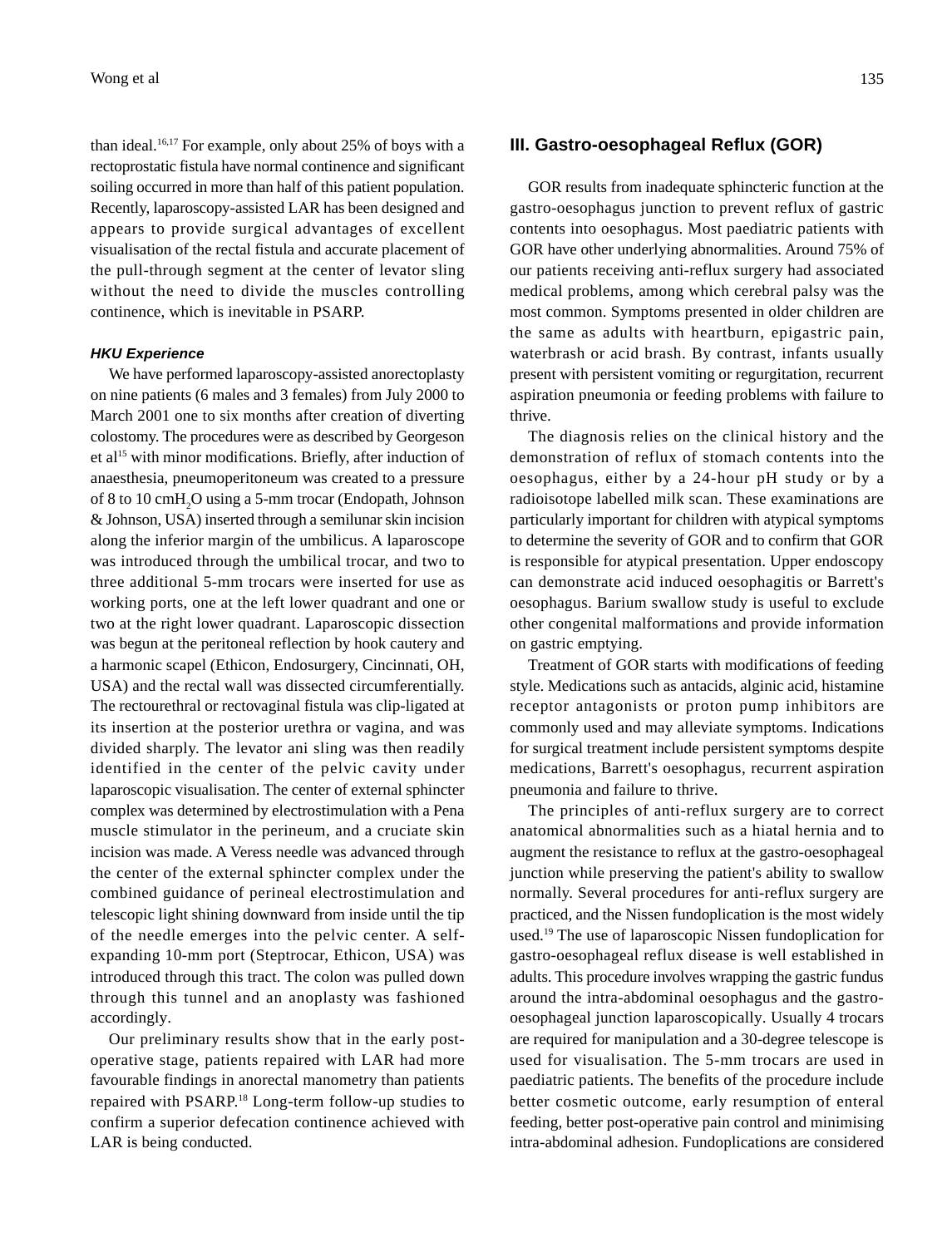more risky in the paediatric population as most of them have underlying neurological diseases with seizure disorders associated with oesophageal dysmotility. This may contribute to a higher incidence wrap disruption.<sup>20</sup> Therefore laparoscopic fundoplication was not done in paediatric population until around ten years ago. However, the benefits of laparoscopic procedure over the open method are definite,<sup>21</sup> especially in decreasing the incidence of intraabdominal adhesion in children. Therefore laparoscopic Nissen fundoplication has been gaining in popularity among this patient group.

#### *HKU Experience*

From June 1998 to the end of 2002, a total of seventeen patients with GER in our centre underwent laparoscopic Nissen fundoplication, accounting for 70% of all the antireflux surgery performed during this period. There were 13 boys and 4 girls. The average age at the procedure was 7 years 9 months. The youngest patient was only 9 months old while the oldest was 20 years old. Indications for surgery included severe symptoms of vomiting or regurgitation (10 patients), failure to thrive (8 patients) and recurrent aspiration pneumonia (7 patients). Many patients had overlapping symptoms. Thirteen patients (76.5%) also had other underlying abnormalities. Eight patients had cerebral palsy. Two patients had degenerative brain disease. One patient had tracheo-oesophageal fistula with resection of the fistula and primary anastomosis done. One had chromosomal abnormality and one had non-specific developmental delay. All patients underwent 24-hour pH study to confirm the diagnosis of gastro-oesophageal reflux before definitive surgery.

The mean operative duration was 180 minutes (120 minutes for open fundoplication). Three patients (17.6%) needed conversion to open fundoplication. In one of the patients, it was due to difficulty in visualising the gastrooesophageal junction at laparoscopy. Another conversion was needed because the operative field was obscured by a loop of dilated bowel. The most recent conversion was due to multiple adhesions as a result of previous laparotomy in a child with previous necrotizing enterocolitis. There were four postoperative complications (23.5%). One patient had wound infection, which resolved with antibiotic treatment. Another two patients had persistent symptoms. One of them was later found to have achalasia. The other patient with persistent symptoms finally required a redo fundoplication. Intra-operatively it was found that there was a small hiatal defect between the right crus and the oesophagus. The patient became symptom free after the redo operation. The

fourth complication was due to too tight a wrap around the gastro-oesophageal junction. The patient presented with dysphagia post operatively. Dilatation of the gastrooesophageal junction was done but symptoms did not resolve. Finally a redo operation was decided with subsequent good outcome. Overall, failure rate of laparoscopic fundoplication to provide symptomatic relief was only 11.8%. The rate for redo fundoplication was also 11.8%. In conclusion, our initial experience with laparoscopic fundoplication was encouraging. Both the operative time as well as the specific complication rate was comparable to other major centers in the world.<sup>22</sup> Furthermore, the majority of patients became symptom free after the surgery. The complication rate and operative duration will further improve as our technique matures. We therefore envisage the continued widespread use of this technique in the paediatric population.

#### **References**

- 1. Lister J, Tam PKH. Hirschsprung's disease. In: Neonatal Surgery, 3rd Edition, (Eds) Lister J, Irving I, Butterworths, London 1990; 523-546.
- 2. Sancandi M, Ceccherini I, Costa M, et al. Incidence of RET mutations in patients with Hirschsprung's disease. J Pediatr Surg 2000;35:139-43.
- 3. Attie T, Till M, Pelet A, et al. Mutation of the endothelin-receptor B gene in Waardenburg-Hirschsprung disease. Hum Mol Genet 1995;4:2407-9.
- 4. Sham MH, Lui VC, Fu M, Chen B, Tam PK. SOX10 is abnormally expressed in aganglionic bowel of Hirschsprung's disease infants. Gut 2001;49:220-6.
- 5. Lui VC, Samy ET, Sham MH, Mulligan LM, Tam PK. Glial cell line-derived neurotrophic factor family receptors are abnormally expressed in aganglionic bowel of a subpopulation of patients with Hirschsprung's disease. Lab Invest 2002;82:703-12.
- 6. Garcia-Barcelo M, Sham MH, Lui VC, Chen BL, Ott J, Tam PK. Association study of PHOX2B as a candidate gene for Hirschsprung's disease. Gut 2003;52:563-7.
- 7. Wong KKY, Lan LCL, Wong JSW, Lin SCL, Tam PKH. Laparoscopic-assisted Duhamel procedure in the management of Hirschsprung's disease - the Hong Kong experience. Proceedings of 18th World Congress of Digestive Surgery, 8-11 December 2002, Hong Kong, Asian J Surg 2003;26 (1 Suppl):S58.
- 8. Stevenson RE: Rectum and the anus. In Stevenson RE, Hall JG, Goodman RM, editors: Human malformations and related anomalies, vol 2. New York, Oxford University Press, 1993.
- 9. Tam PK, Chan FL, Saing H. Direct sagittal CT scan: a new diagnostic approach for surgical neonates. J Pediatr Surg 1987; 22:397-400.
- 10. McHugh K, Dudley NE, Tam P. Pre-operative MRI of anorectal anomalies in the newborn period. Pediatr Radiol 1995;25 (Suppl 1):S33-6.
- 11. Stephens FB. Imperforate anus: A new surgical technique. Med